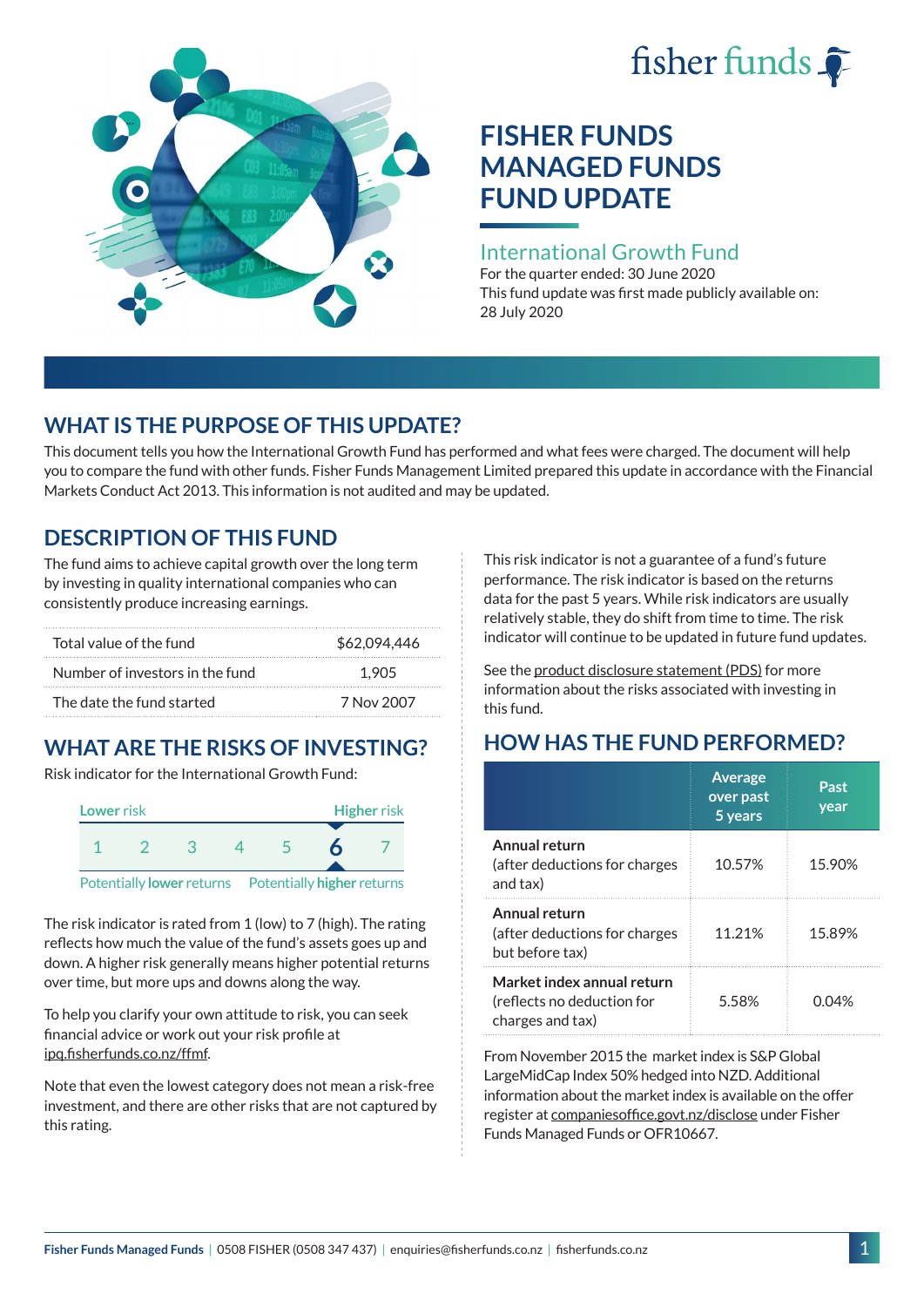## **ANNUAL RETURN GRAPH**



This shows the return after fund charges and tax for each of the last 10 years ending 31 March. The last bar shows the average annual return for the last 10 years, up to 30 June 2020.

**Important:** This does not tell you how the fund will perform in the future.

Returns in this update are after tax at the highest prescribed investor rate (PIR) of tax for an individual New Zealand resident. Your tax may be lower. The market index return reflects no deduction for charges and tax.

### **WHAT FEES ARE INVESTORS CHARGED?**

Investors in the International Growth Fund are charged fund charges that include GST. In the year to 31 March 2020 these were:

|                                                | % of net asset value |
|------------------------------------------------|----------------------|
| <b>Total fund charges</b>                      | 2.64%                |
| Which are made up of:                          |                      |
| Total management and<br>administration charges | 1.45%                |
| Inding:                                        |                      |
| Manager's basic fee                            | 1 29%                |
| Other management and<br>administration charges | 0.16%                |
| Total performance-based fees <sup>1</sup>      | 1 19%                |

Small differences in fees and charges can have a big impact on your investment over the long term.

## **EXAMPLE OF HOW THIS APPLIES TO AN INVESTOR**

Katie had \$10,000 in the fund at the start of the year and did not make any further contributions. At the end of the year, Katie received a return after fund charges were deducted of \$1,590 (that is 15.90% of her initial \$10,000). Katie did not pay other charges. This gives Katie a total return after tax of \$1,590 for the year.

# **WHAT DOES THE FUND INVEST IN?**

#### **Actual investment mix**

This shows the types of assets that the fund invests in.



#### **Target investment mix**

This shows the mix of assets that the fund generally intends to invest in.